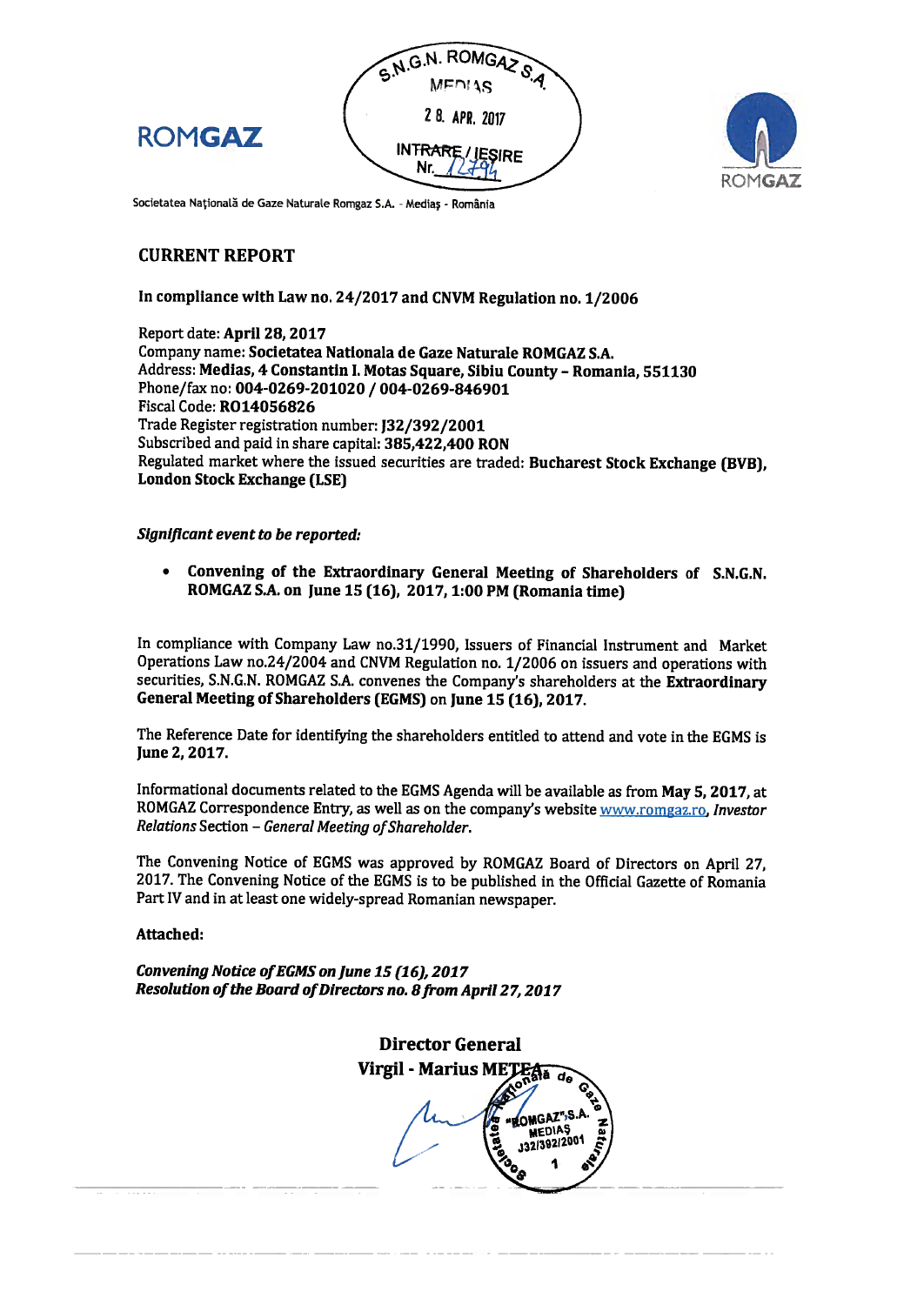

# C O N V E N I N G N O T I C E

The Board of Directors of S.N.G.N. "ROMGAZ" – S.A., a company managed in an one-tier system, incorporated and operating under the laws of Romania, registered with the Trade Register Office of Sibiu Court under number J32/392/2001, fiscal code RO 14056826, having its headquarters at Medias, 4 Constantin Motas Square, Sibiu County, with a subscribed and paid up share capital of RON **385,422,400** (hereinafter referred to as **"ROMGAZ**" or the **"Company**"),

### **CONVENES**

**the Extraordinary General Meeting of Shareholders (EGMS) on June 15, 2017**, **1:00 pm** (Romania Time) at the headquarters of S.N.G.N. "ROMGAZ" - S.A., located in Medias, 4 Constantin Motas Square, Sibiu County, in the conference room, having the following:

### **AGENDA**

- **Item 1 Approval of the conclusion of the Addendum to the Association Agreement concluded between Romgaz and Schlumberger to modify Annex B "Base Production, Production decline curves"**
- **Item 2 Approval of the conclusion of the Transaction Agreement to approve modification of Annex B "Base Production, Production decline curves" to the Association Agreement for the period between May the 1st 2016 and the effective date of the Addendum for the two wells that have been unable to produce natural gas for seven consecutive days, and for the period between June the 1st, 2016 and the effective date of the Addendum for the three wells producing below 50% of the production decline curve in the last six months, with the correction of the identified material error.**
- **Item 3 Establish July 5, 2017 as "The Record Date", respectively the date for identifying the shareholders who are affected by the Resolution of the Extraordinary General Meeting of Shareholders**
- **Item 4 Authorize the Chairperson and the Secretary of the meeting to sign the resolution of the Extraordinary General Meeting of Shareholders.**

Only shareholders who are registered as S.N.G.N. "ROMGAZ" S.A. shareholders on **June 2, 2017** (**the "Reference Date"**) in the Company's Register of Shareholders kept and issued by Depozitarul Central S.A. (Central Depositary) may attend and cast their votes in EGMS.

Informational documents related to the items of the EGMS agenda, the draft resolutions proposed to be adopted by the EGMS will be available as from **May 5, 2017,** on working days, at the registry desk of the Company located in Medias, 4 Constantin Motas Square, Sibiu County, Romania, postal code 551130 ("**ROMGAZ Correspondence Entry**") as well as on the website of the Company [\(www.romgaz.ro\)](http://www.romgaz.ro/). **ROMGAZ Correspondence Entry** is open between 7:30 am–3:30 pm(Romania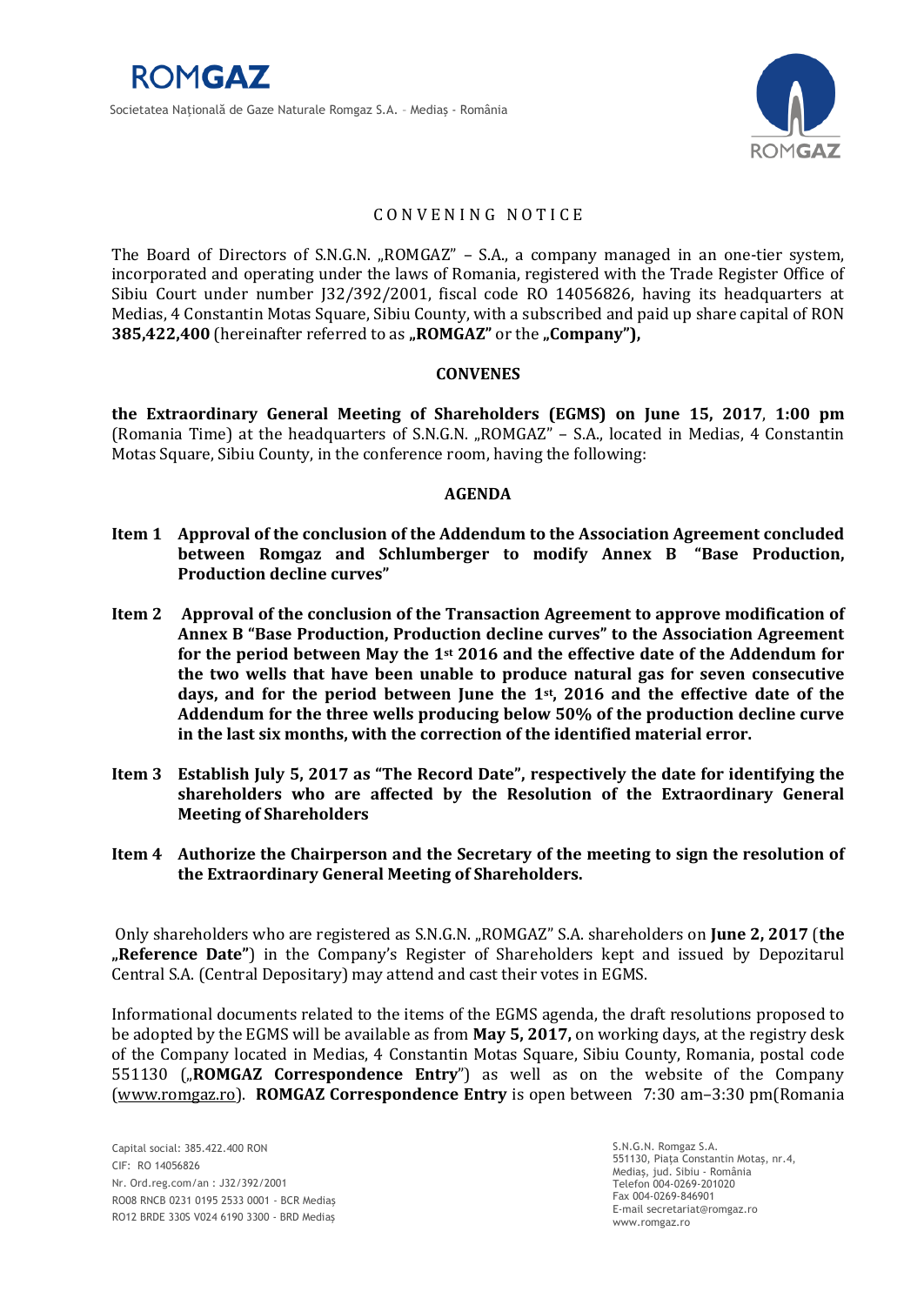Time), except for non-business days and public holidays. The shareholders of the Company may obtain, upon request, copies of the documents related to the items included on the EGMS agenda.

One or more shareholders representing, individually or jointly, at least 5% of the share capital of the Company may demand, through a request submitted to the Board of Directors of the Company, the insertion of additional items on the agenda of the EGMS ("**proposals to add new items on the agenda**") and submit draft resolutions for the items included on the agenda of the EGMS ("**draft resolutions for the items included or proposed to be included on the agenda**").

**Proposals to add new items on the agenda** shall be accompanied by a justification and/or a draft resolution proposed to be adopted.

### **Proposals to add new items on the agenda and justification and/or draft resolutions for the items included or proposed to be included on the agenda** shall be:

- a) sent to and registered at **ROMGAZ Correspondence Entry** by any type of courier service with proof of delivery, or by e-mail with incorporated extended electronic signature, in accordance with Law no. 455/2001 on the electronic signature, at [investor.relations@romgaz.ro](mailto:investor.relations@romgaz.ro) by **May 22, 2017**, **3:30 pm** (Romania Time). Both means of transmission shall be clearly marked with capital letters "FOR THE EXTRAORDINARY GENERAL MEETING OF SHAREHOLDERS OF JUNE 15, 2017".
- b) in case of shareholders being natural persons, accompanied by copies of the identity documents of the shareholders (the identity documents shall enable the identification of the shareholders in the Company's Register of Shareholders kept and issued by Depozitarul Central S.A.) and in case of shareholders being legal persons, accompanied by the copy of the identity document of the legal representative together with the original or a true copy of the excerpt issued by the Trade Register or any other document, original or true copy, issued by a competent authority of the country where the shareholder is legally registered, proving the capacity as legal representative, issued no more than 3 months prior to the publishing date of the EGMS convening notice; documents proving the capacity as legal representative, prepared in a foreign language other than English, shall be accompanied by their certified translation into Romanian or English.

The supporting documents of the proposals to add new items on the agenda and/or draft resolutions related to the items included or proposed to be included on the agenda will be available as from **May 26, 2017** at the registry desk of the Company located in Medias, 4 Constantin Motas Square, Sibiu County, Romania, postal code 551130 (**"ROMGAZ Correspondence Entry**") as well as on the website of the Company [\(www.romgaz.ro\)](http://www.romgaz.ro/). **ROMGAZ Correspondence Entry** is open between 7:30 am – 3:30 pm (Romania Time), except for non-business days and public holidays. The shareholders of the Company may obtain, upon request, copies of the documents related to the items included on the agenda of the EGMS.

The shareholders of the Company may submit questions in writing, in Romanian or English language, related to the items of the EGMS agenda. The written questions related to the items of the EGMS agenda shall be sent and registered at **ROMGAZ Correspondence Entry** by any type of courier service with proof of delivery, or by e-mail with incorporated extended electronic signature, in accordance with Law no. 455/2001 on the electronic signature, at [investor.relations@romgaz.ro](mailto:investor.relations@romgaz.ro) by **June 9, 2017**, **3:30pm** (Romania Time), clearly marked with capital letters "FOR THE EXTRAORDINARY GENERAL MEETING OF SHAREHOLDERS OF JUNE 15, 2017".

The shareholders of the Company may send written questions, related to the items of the EGMS agenda; in case of shareholders being natural persons, accompanied by copies of the identity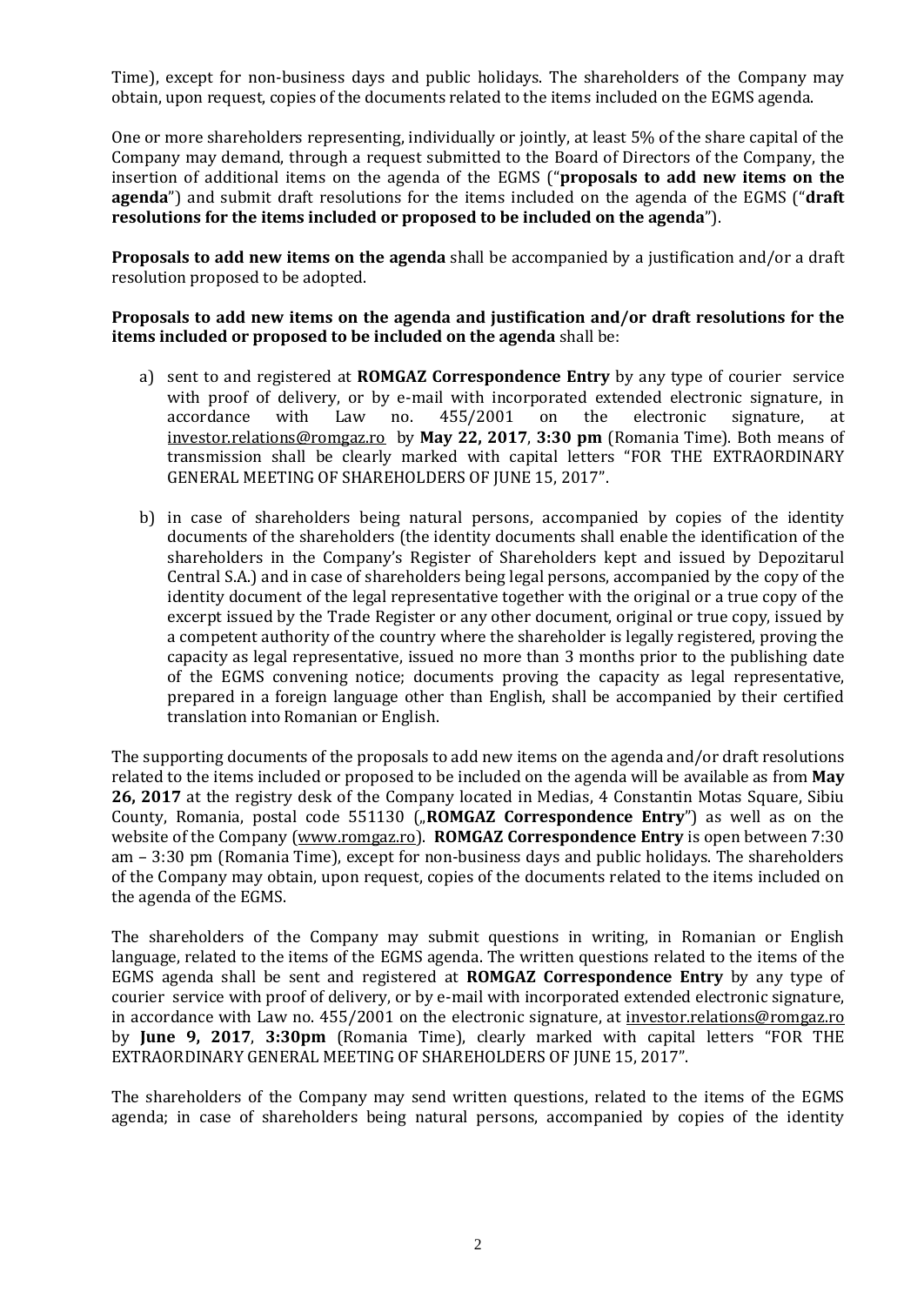documents of the shareholders (the identity documents shall enable the identification of the shareholders in the Company's Register of Shareholders kept and issued by Depozitarul Central S.A.), and in case of shareholders being legal persons, accompanied by the copy of the identity document of the legal representative together with the original or a true copy of the excerpt issued by the Trade Register or any other document, original or true copy, issued by a competent authority of the country where the shareholder is legally registered, proving the capacity as legal representative, issued no more than 3 months prior to the publishing date of the EGMS convening notice; documents proving the capacity as legal representative prepared in a foreign language other than English, shall be accompanied by their certified translation into Romanian or English.

Shareholders registered at the Reference Date in the Company's Register of Shareholders kept and issued by Depozitarul Central S.A. may attend the EGMS and may vote:

- i) in person direct vote;
- ii) through a representative with a special or general power of attorney;
- iii) by correspondence.

The special power of attorney form:

- a) shall be available, in Romanian and English language, as from **May 5, 2017** at ROMGAZ Correspondence Entry and on the Company web page [\(www.romgaz.ro\)](http://www.romgaz.ro/);
- b) shall include the shareholder identification method, the number of owned shares, as well as the voting options "for" or "against" or "abstain" for every issue to be voted upon;
- c) shall be updated by the Company if new items are added to the agenda of the EGMS;
- d) shall be filled in by the shareholder in three counterparts: one for the shareholder, one for the representative, and one for the Company.

The general power of attorney will be awarded by the shareholder, acting as client, only to an agent as it is defined under Art. 2, Par. 1, point 14 of the Law No. 297/2004 on the capital market, or to an attorney-at-law.

The original copy of the special and general powers of attorney, in Romanian or English language, shall be transmitted to ROMGAZ Correspondence Entry by any form of courier service with proof of delivery no later than **June 14, 2017**, **11:00 noon** (Romania Time), in sealed envelope, clearly marked with capital letters "FOR THE EXTRAORDINARY GENERAL MEETING OF SHAREHOLDERS OF JUNE 15, 2017", along with the copy of the shareholder's identity document (in case of shareholders being natural persons - copy of the identity document, and in case of shareholders being legal persons – copy of the legal representative identity document) as the case may be, along with the original or the certified true copy of the excerpt issued by the Trade Register or the original or the certified true copy of any other document issued by a competent authority of the country where the shareholder is duly incorporated, proving the capacity as legal representative, issued no more than 3 months prior to the publishing date of the EGMS convening notice.

If the representative is a credit institution providing custodian services and it submits a special power of attorney, such power of attorney shall be prepared in accordance with Regulation 6/2009 of CNVM and CNVM Executive Order No. 26/20 December 2012, signed by such shareholder and, mandatorily accompanied by a sworn statement issued by the credit institution which has received the special power of attorney for representation and stating that:

- a) the credit institution provides custodian services for that respective shareholder;
- b) the instructions of the special power of attorney are identical to those comprised in the SWIFT message received by the credit institution with a view to voting on behalf of the respective shareholder;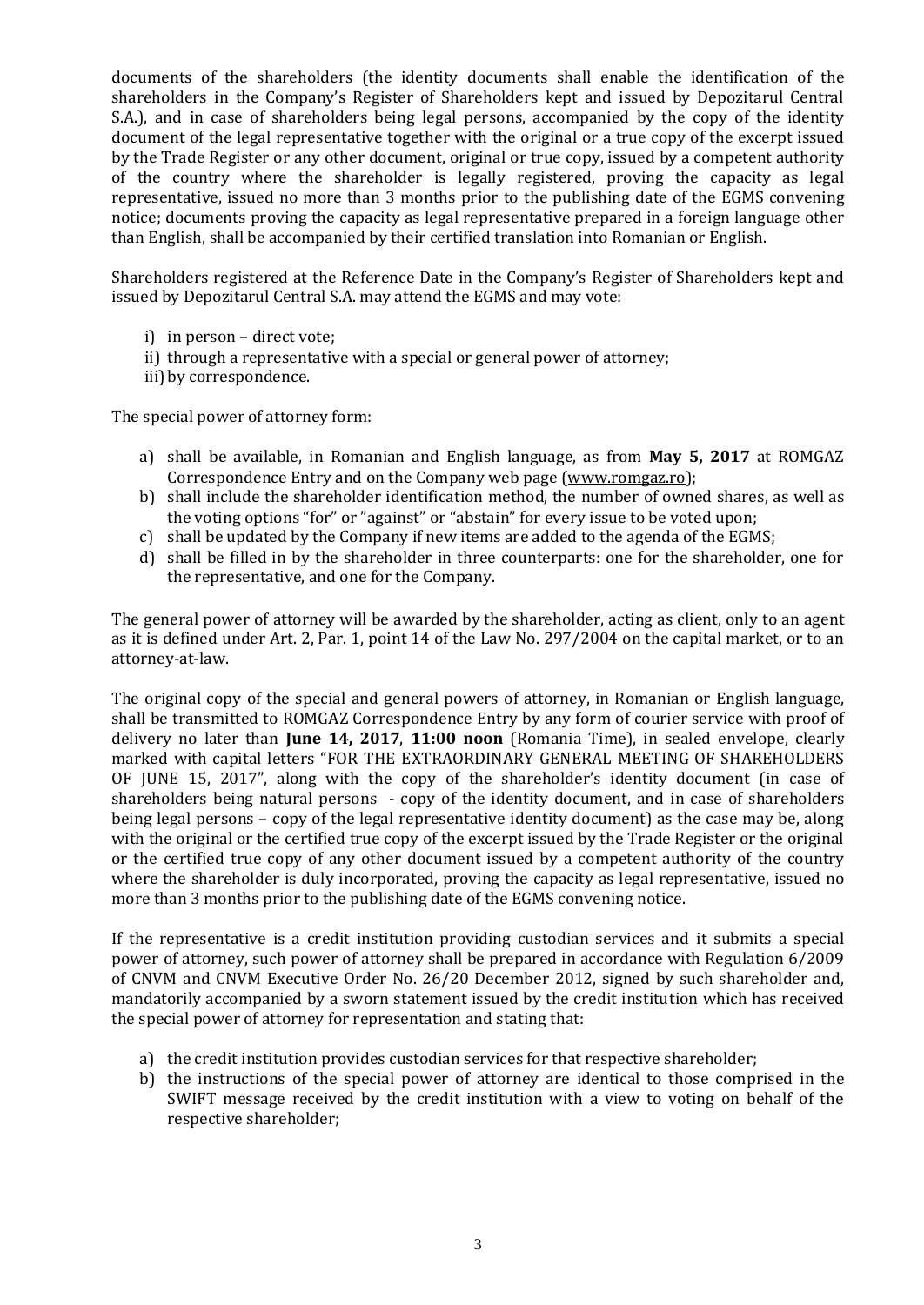c) the special power of attorney is signed by the shareholder.

The special and general powers of attorney may be also sent by e-mail at the address: [investor.relations@romgaz.ro,](mailto:investor.relations@romgaz.ro) having attached an extended electronic signature in accordance with Law No. 455/2001on electronic signature, no later than **June 14, 2017, 11:00 noon** (Romania Time).

Access of shareholders authorized to attend the EGMS is allowed based on simple proof of identity, as follows:

- a) in case of shareholders being natural persons based on the identity document;
- b) in case of legal persons based on the copy of the excerpt or equivalent and the legal representative's identity document, or the documents proving the capacity as legal representative of the legal person (in case the EGMS is not attended by the legal representative of the institutional investor), as the case may be;
- c) in case of a conventional representative, the documents provided at letter a) or b) above along with the special or general power of attorney.

The capacity as legal representative shall be proved by providing an excerpt issued by the Trade Register (or by another institution of similar authority of the resident country of the shareholder being a foreign legal person), as original or certified true copy, issued no more than 3 months prior to the publishing date of the EGMS convening notice. Documents proving the capacity as legal representative, prepared in a foreign language other than English, shall be accompanied by their certified translation into Romanian or English.

The shareholders of the Company may vote by correspondence, prior to EGMS, by using the voting ballot form for the vote by correspondence (the "Voting Ballot").

The Voting Ballot:

- a) shall be available, in the Romanian and English language, as from **May 5, 2017**, at ROMGAZ Correspondence Entry and on the Company web page [\(www.romgaz.ro\)](http://www.romgaz.ro/);
- b) shall provide the shareholder identification method, the number of owned shares and the voting options "for" or "against" or "abstain" for every issue to be voted upon;
- c) shall be updated by the Company if new items are added on the agenda of the EGMS.

The Voting Ballots shall be transmitted as original copies, in Romanian or English language, to ROMGAZ Correspondence Entry, by any form of courier service with proof of delivery, or by e-mail at the address: [investor.relations@romgaz.ro,](mailto:investor.relations@romgaz.ro) having attached an extended electronic signature in accordance with Law No. 455/2001 on electronic signature, no later than **June 14, 2017, 11:00 noon** (Romania Time), clearly marked with capital letters "FOR THE EXTRAORDINARY GENERAL MEETING OF SHAREHOLDERS OF JUNE 15, 2017".

The filled in and signed Voting Ballots shall be accompanied by copies of the shareholders' identification documents (the identity document in case of natural persons, and the identity document of the legal representative in case of legal persons, respectively), as the case may be, along with the excerpt, as original or certified true copy, issued by the Trade Register or any other document, as original or certified true copy, issued by a competent authority of the state where the shareholder is duly incorporated, in proof of the capacity of the legal representative, issued no more than 3 months prior to the publishing date of the EGMS convening notice.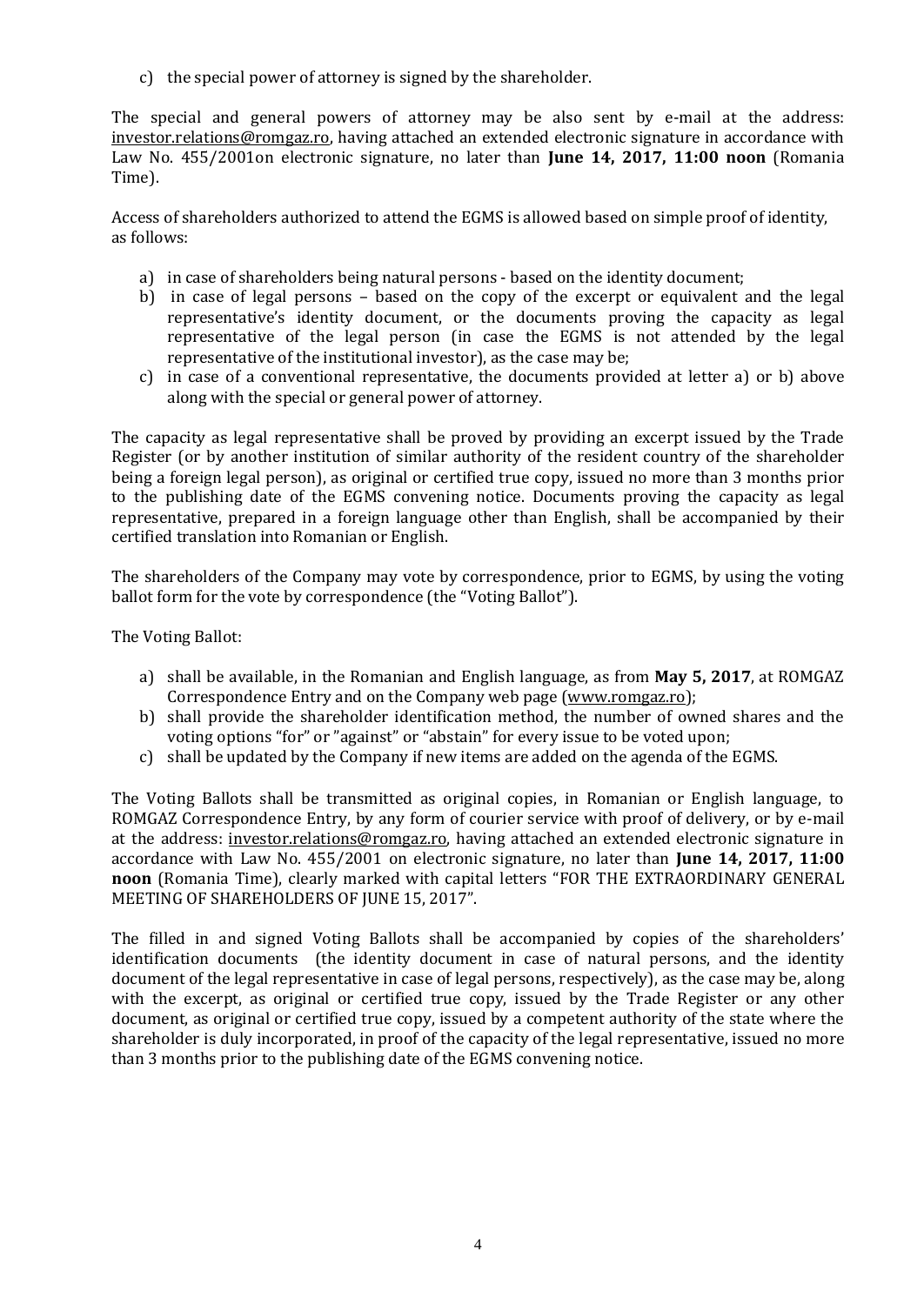If new items are added on the Agenda, after publishing the Convening Notice, the updated special power of attorney form and the Voting Ballot will be available at ROMGAZ Correspondence Entry and on the Company web page (www.romgaz.ro), as from **May 26, 2017**.

The Voting Ballots/ special or general powers of attorney which are not received at ROMGAZ Correspondence Entry or by e-mail until **June 14, 2017, 11:00 noon** (Romania Time) shall not be counted towards the quorum and majority in the EGMS.

If the agenda is supplemented/ updated and the shareholders do not submit their updated powers of attorney and updated Voting Ballots, the special powers of attorney and the Voting Ballots submitted prior to agenda supplementation/update shall not be taken into account, except for the items included in the supplemented/updated agenda.

Should the statutory quorum for convening the EGMS not be met on the first date, namely **June 15, 2017**, the EGMS shall be convened at **June 16, 2017, 1:00 pm** (Romania Time), at the same venue and with the same agenda. In the event of a new convening, the **Reference Date** for identifying the shareholders entitled to attend and vote in the EGMS is the same, namely **June 2, 2017.**

Additional information may be obtained from the Secretary Compartment of the General Shareholders Meeting and the Board of Directors, phone number 0040 269 201019, and on the Company web page [\(www.romgaz.ro\)](http://www.romgaz.ro/).

**CHAIRPERSON OF THE BOARD OF DIRECTORS Dumitru CHISĂLIȚĂ**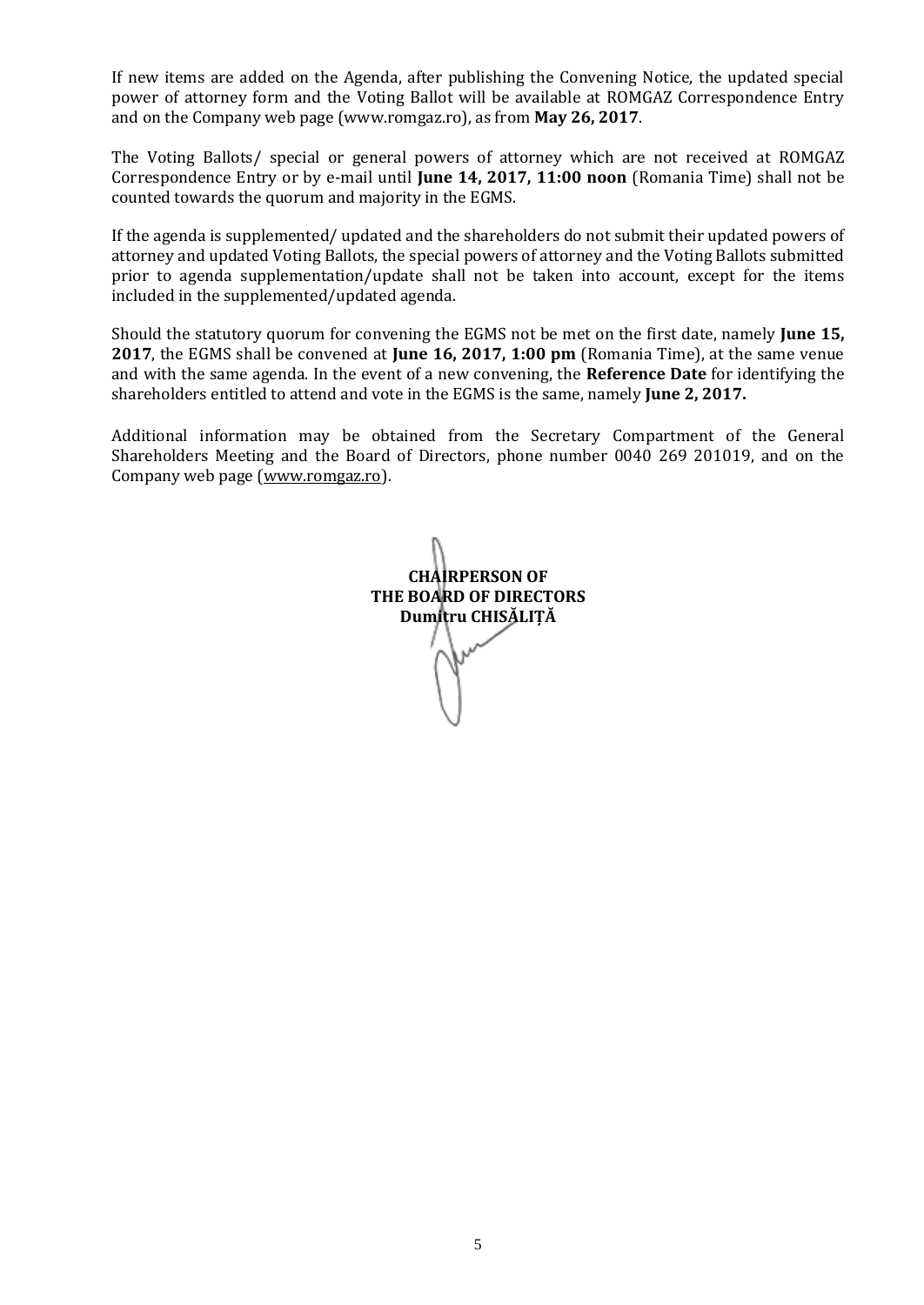



# **BOARD OF DIRECTORS**

# *R E S O L U T I O N NO* **8/ 2017**

# **of the Board of Directors of Societatea Nationala de Gaze Naturale "ROMGAZ" - S.A. Medias, taken at the meeting of April 27, 2017**

The Board of Directors of Societatea Nationala de Gaze Naturale "ROMGAZ" – S.A., joined in the conference call on April 27, 2017 at ora 09:30 (Romania time) at Societatea Nationala de Gaze Naturale "ROMGAZ" – S.A. headquarters, Medias, 4 Constantin Motas square, issues the following:

### **R E S O L U T I O N:**

### **Article 1**

In accordance with provisions of Article 117 (1) of Company Law NO 31/1990, republished, as subsequently amended and supplemented and of Article 13 (1) of Articles of Incorporation of Societatea Nationala de Gaze Naturale "ROMGAZ"-S.A., updated, the Board of Directors decides upon the following:

- **a) Approval of convening the Extraordinary General Meeting of Shareholders of Societatea Nationala de Gaze Naturale "ROMGAZ" S.A. (EGMS).**
- **b) Establishing June 15, 2017, 13:00 (Romania time) for the Extraordinary General Meeting of Shareholders of Societatea Nationala de Gaze Naturale "ROMGAZ" S.A., and respectively the date of June 16, 2017, 13:00, if upon the date of the first convening of the EGMS the validity conditions for holding the EGMS are not met. The location of the meeting is the headquarters of Societatea Nationala de Gaze Naturale "ROMGAZ" SA, Medias, 4 Constantin Motas Square, Sibiu County, Romania, the conference room.**
- **c) Establishing June 2, 2017 as the "Reference Date", namely the identification date of the shareholders entitled to participate in the EGMS of June 15, 2017 and to cast their votes during such meeting.**
- d) Establishing July 5, 2017 as "The Record Date", namely the identification date of **shareholders who are affected by the Resolutions of the Extraordinary General Meeting of Shareholders to be adopted during the meeting from June 15, 2017.**

Capital social: 385.422.400 RON CIF: RO 14056826 Nr. Ord.reg.com/an : J32/392/2001 RO08 RNCB 0231 0195 2533 0001 - BCR Mediaş RO12 BRDE 330S V024 6190 3300 - BRD Mediaş S.N.G.N. Romgaz S.A. 551130, Piaţa Constantin Motaş, nr.4, Mediaş, jud. Sibiu - România Telefon 004-0269-201020 Fax 004-0269-846901 E-mail secretariat@romgaz.ro www.romgaz.ro